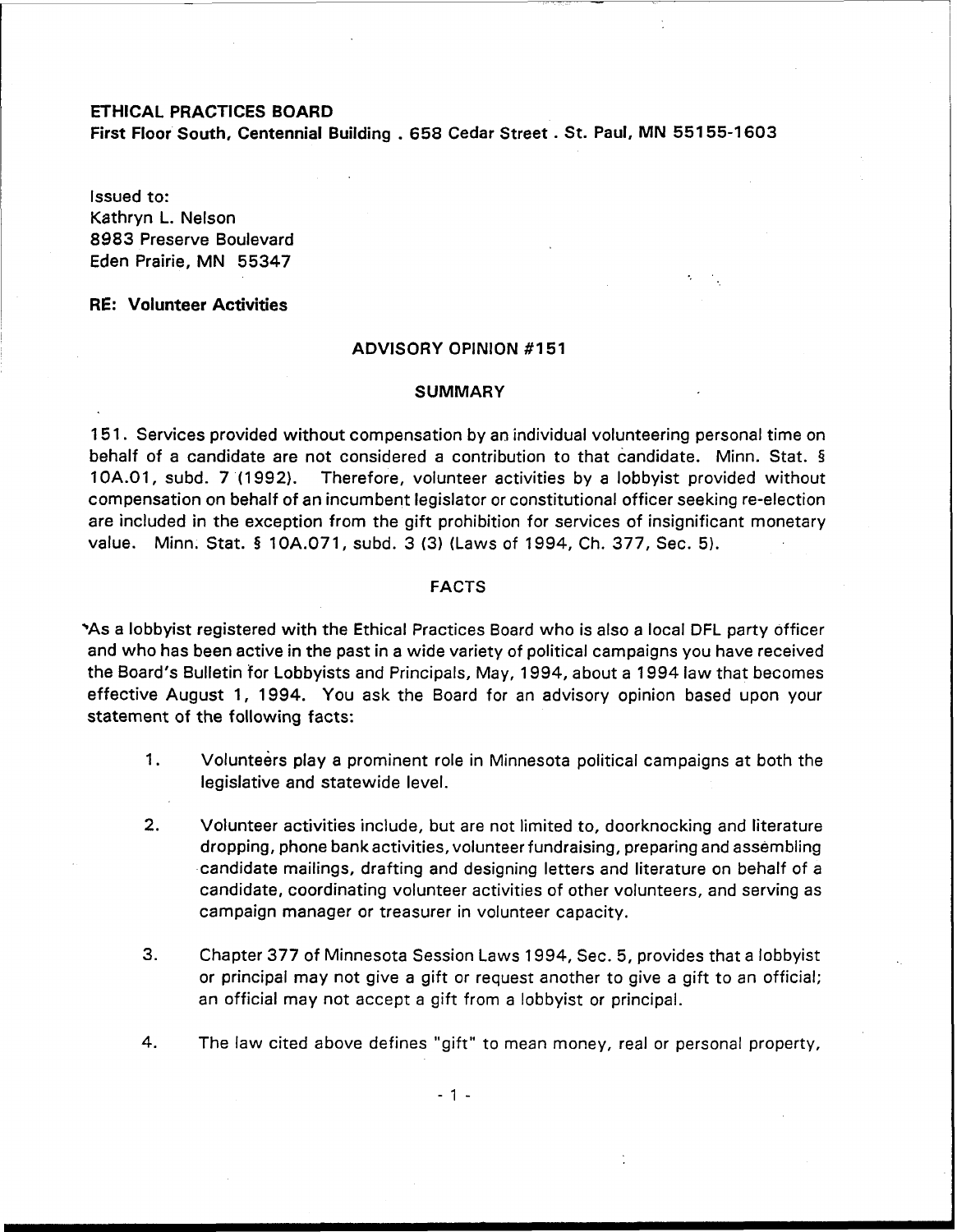individual or an association other than the political committee, political fund, or principal campaign committee to which the loan or advance of credit is made. If an advance of credit or a loan is forgiven or paid as provided in this subdivision, it is a contribution in the year in which the loan or advance of credit is made.

A contribution made for the purpose of defeating a candidate is considered made for the purpose of influencing the nomination or election of that candidate or any opponent of that candidate.

Contribution does not include services provided without compensation by an individual volunteering personal time on behalf of a candidate, ballot question, political committee or political fund, or the publishing or broadcasting of news items or editorial comments by the :news media.

Laws of 1994, Ch. 377, Sec. 5, created Minn. Stat. § 10A.071 CERTAIN GIFTS BY LOBBYISTS AND PRINCIPALS PROHIBITED which provides:

Subdivision 1. Definitions. (a) The definitions in this subdivision apply to this section. (b) "Gift" means money, real or personal property, a service, a loan, a forbearance or forgiveness of indebtedness, or a promise of future employment, that is given and received without the giver receiving consideration of equal or greater value in return.

(c) "Official" means a public official, an employee of the legislature, or a local official of a metropolitan governmental unit.

Subd. 2. Prohibition. A lobbyist or principal may not give a gift or request another to give a gift to an official. An official may not accept a gift from a lobbyist or principal.

Subd. 3. Exceptions. (a) The prohibitions in this sections do not apply if the gift is: (1) a contribution as defined in section 10A.01, subdivision 7;

(2) services to assist an official in the performance of official duties, including by not limited to providing advice, consultation, information, and communication in connection with legislation, and services to constituents;

(3) services of insignificant monetary value;

(4) a plaque or similar memento recognizing individual services in a field of specialty or to a charitable cause;

(5) a trinket or memento of insignificant value;

(6) informational material of unexceptional value, or

(7) food or a beverage given at a reception, meal, or meeting away from the recipient place of work by an organization before whom the recipient appears to make a speech or answer questions as part of a program.

(b) The prohibitions in this section do not apply if the gift is given:

(1) because of the recipient's membership in a group, a majority of whose members are not officials, and an equivalent gift is given to the other members of the group; or

(2) by a lobbyist or principal who is a member of the family of the recipient, unless the gift is given on behalf of someone who is not a member of that family.

 $-3-$